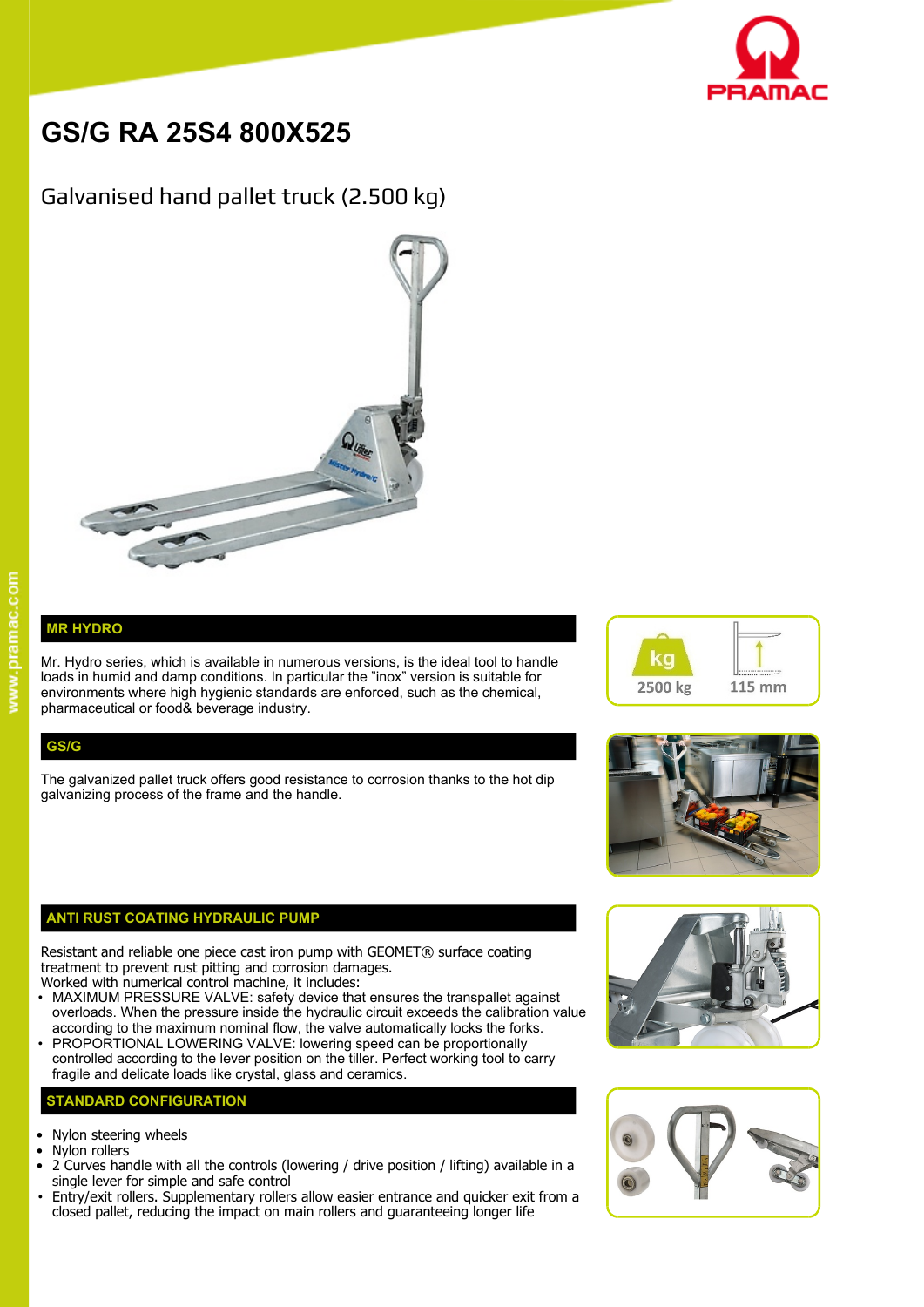|   |    | LIFTER     |
|---|----|------------|
|   |    | Manual     |
|   |    | Pedestrian |
| Q | Кg | 2500       |
| c | mm | 400        |
| x | mm | 582        |
| ν | mm | 842        |
|   |    |            |

| Weights                      |    |      |
|------------------------------|----|------|
| 2.1 Service weight           | Кg | 57   |
| 2.2 Axle load, laden rear    | Κq | 1793 |
| 2.2 Axle load, laden front   | Κg | 764  |
| 2.3 Axle load, unladen rear  | Κg | 18   |
| 2.3 Axle load, unladen front | Κq | 39   |

| <b>Tyres/Chassis</b>                         |            |    |              |
|----------------------------------------------|------------|----|--------------|
| 3.1 Tyres: front wheels                      |            |    | <b>NYLON</b> |
| 3.1 Tyres: rear wheels                       |            |    | <b>NYLON</b> |
| 3.2 Tyre size: Steering wheels - Diameter    |            | mm | 200          |
| 3.2 Tyre size: Steering wheels - Width       |            | mm | 50           |
| 3.3 Tyre size: Load rollers - Diameter       |            | mm | 82           |
| 3.3 Tyre size: Load rollers - Width          |            | mm | 60           |
| 3.5 Tyre size: rear wheels - Q.ty (X=driven) |            | nr | 4            |
| 3.5 Rear balancing axle                      |            |    | No.          |
| 3.6 Tread, front                             | <b>b10</b> | mm | 155          |
| 3.7 Tread, rear                              | b11        | mm | 375          |
|                                              |            |    |              |

| <b>Dimensions</b>                          |               |    |      |
|--------------------------------------------|---------------|----|------|
|                                            |               |    |      |
| 4.4 Lift height                            | h3            | mm | 115  |
| 4.9 Height of tiller in drive position max | h14           | mm | 1160 |
| 4.15 Height, lowered                       | h13           | mm | 85   |
| 4.19 Overall lenght                        | 11            | mm | 1200 |
| 4.20 Lenght to face of forks               | $\mathsf{I2}$ | mm | 400  |
| 4.21 Overall width                         | b1            | mm | 525  |
| 4.22 Fork dimensions - Thickness           | s             | mm | 55   |
| 4.22 Fork dimensions - Width               | е             | mm | 150  |
| 4.22 Fork dimensions - Lenght              |               | mm | 800  |
| 4.25 Distance between fork arms            | b5            | mm | 525  |
| 4.32 Ground clearance, centre of wheelbase | m2            | mm | 30   |
| 4.34 Aisle width                           | Ast           | mm | 1435 |
| 4.35 Turning radius                        | Wa            | mm | 1017 |
|                                            |               |    |      |

| <b>Performance data</b>   |         |    |
|---------------------------|---------|----|
| 5.2 Lifting speed laden   | strokes | 13 |
| 5.2 Lifting speed unladen | strokes | 13 |
|                           |         |    |